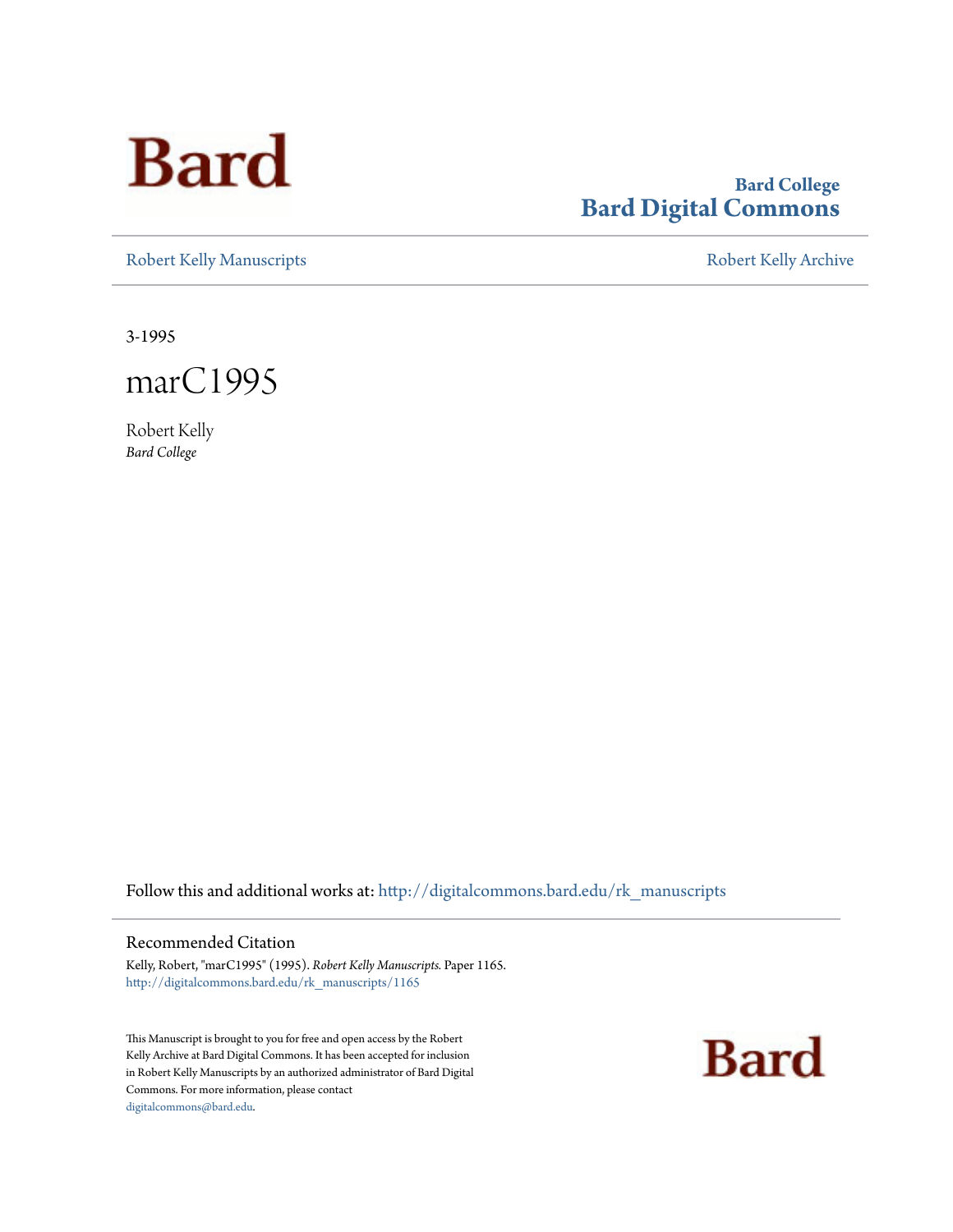Two mourning doves waddle determinedly down to seed newly spilled from their feeder by purple finches and a red polled —hence macho— hairy woodpecker. All over Poland snow is not falling. We have come back to our language — *zhena* which changes like our wife's expression in all the radiant differings of what she means now. Language is now. Is seed. Is seen to be spoken. A squirrel has joined them, color of whereon he feeds.

 $\overline{\phantom{a}}$  , where  $\overline{\phantom{a}}$  , where  $\overline{\phantom{a}}$  ,  $\overline{\phantom{a}}$  ,  $\overline{\phantom{a}}$  ,  $\overline{\phantom{a}}$  ,  $\overline{\phantom{a}}$  ,  $\overline{\phantom{a}}$  ,  $\overline{\phantom{a}}$  ,  $\overline{\phantom{a}}$  ,  $\overline{\phantom{a}}$  ,  $\overline{\phantom{a}}$  ,  $\overline{\phantom{a}}$  ,  $\overline{\phantom{a}}$  ,  $\overline{\phantom{a}}$  ,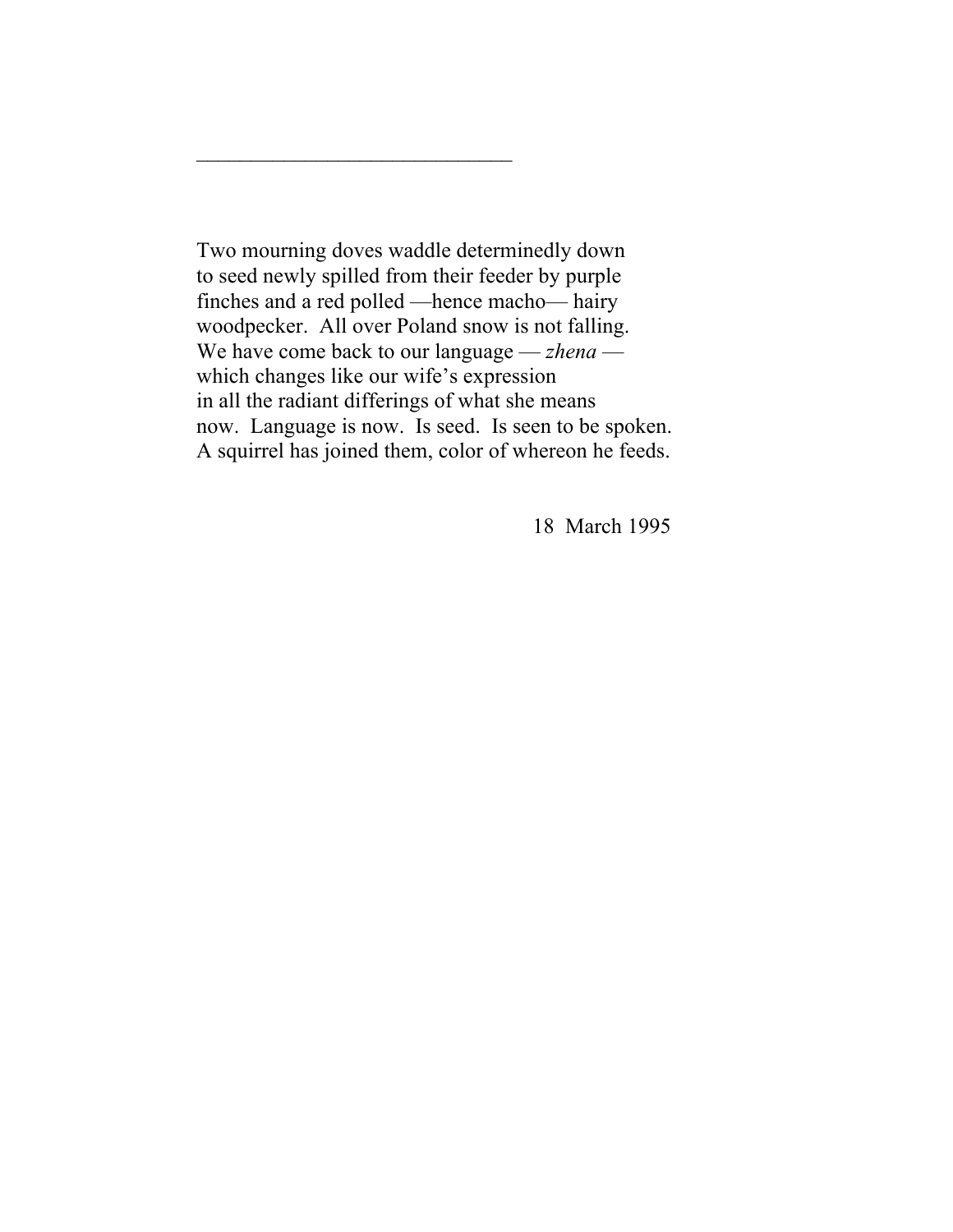No exceptions will be made. They all are there already, built into the breakable of things. Last night, this eleven a.m. hard sunlight gentle. Snowdrops have come up. The coordinates. The report is endless. And music: last night one brought home a hired companion and after making love one heard that lover mouthing childhood prayers o how sincere this meretricious is! The voice (Dawn Upshaw, Gorecki's 3rd, the radio, a little static to remind me of myself in all this listening to itself) reaches out to God but a God no further away than our little sleep.

 $\overline{\phantom{a}}$  , where  $\overline{\phantom{a}}$  , where  $\overline{\phantom{a}}$  ,  $\overline{\phantom{a}}$  ,  $\overline{\phantom{a}}$  ,  $\overline{\phantom{a}}$  ,  $\overline{\phantom{a}}$  ,  $\overline{\phantom{a}}$  ,  $\overline{\phantom{a}}$  ,  $\overline{\phantom{a}}$  ,  $\overline{\phantom{a}}$  ,  $\overline{\phantom{a}}$  ,  $\overline{\phantom{a}}$  ,  $\overline{\phantom{a}}$  ,  $\overline{\phantom{a}}$  ,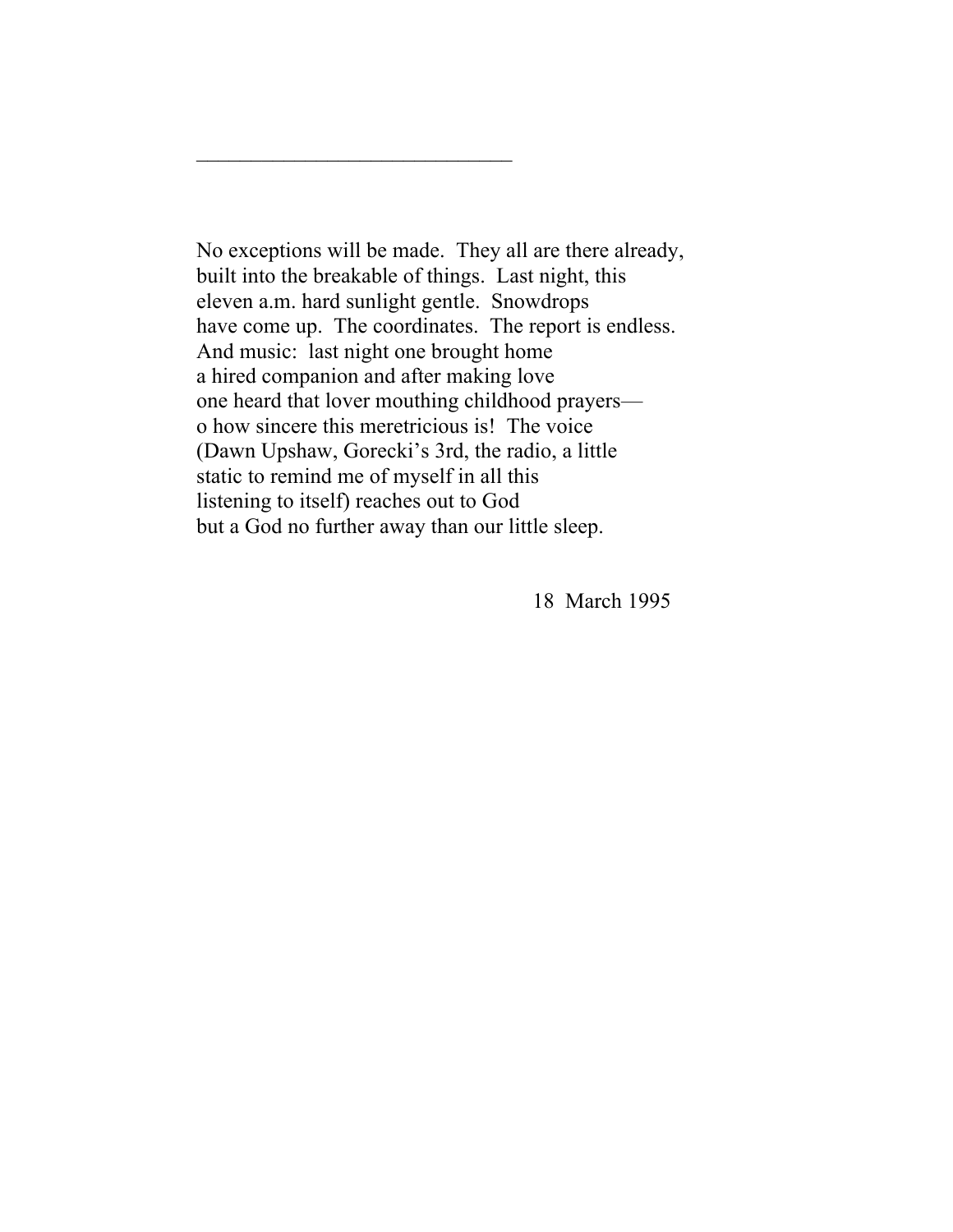### AT THE END, THE CITY

I am now where it has all been from. Undaunted, the paladins come over the Gora, shuffling down masterless and with swords deep and silent in the sunless valleys

until they have filled the city with their prowess and football players drift uneasy from the muddy maidan in middle park. No point in confronting them,

they win by silence. Our eagerness to explain strangles us. We even try to justify why we laid our houses out on streets why not cabins hidden under trees,

a whole city made of forest and ourselves silent as foxes? Silent as they are, these powerful ones from the other side. And each them pretends to be alone,

knows nothing of the other. Each of them is "I," and we're all deep entangled in our "We." Everything we've ever done needs explaining. They're not interested at all, I think,

but they listen. Christ, how they listen! As if we were birds or the wind in trees, they smile at us and nod their heads and keep on walking through our streets,

waiting patiently for us to be gone.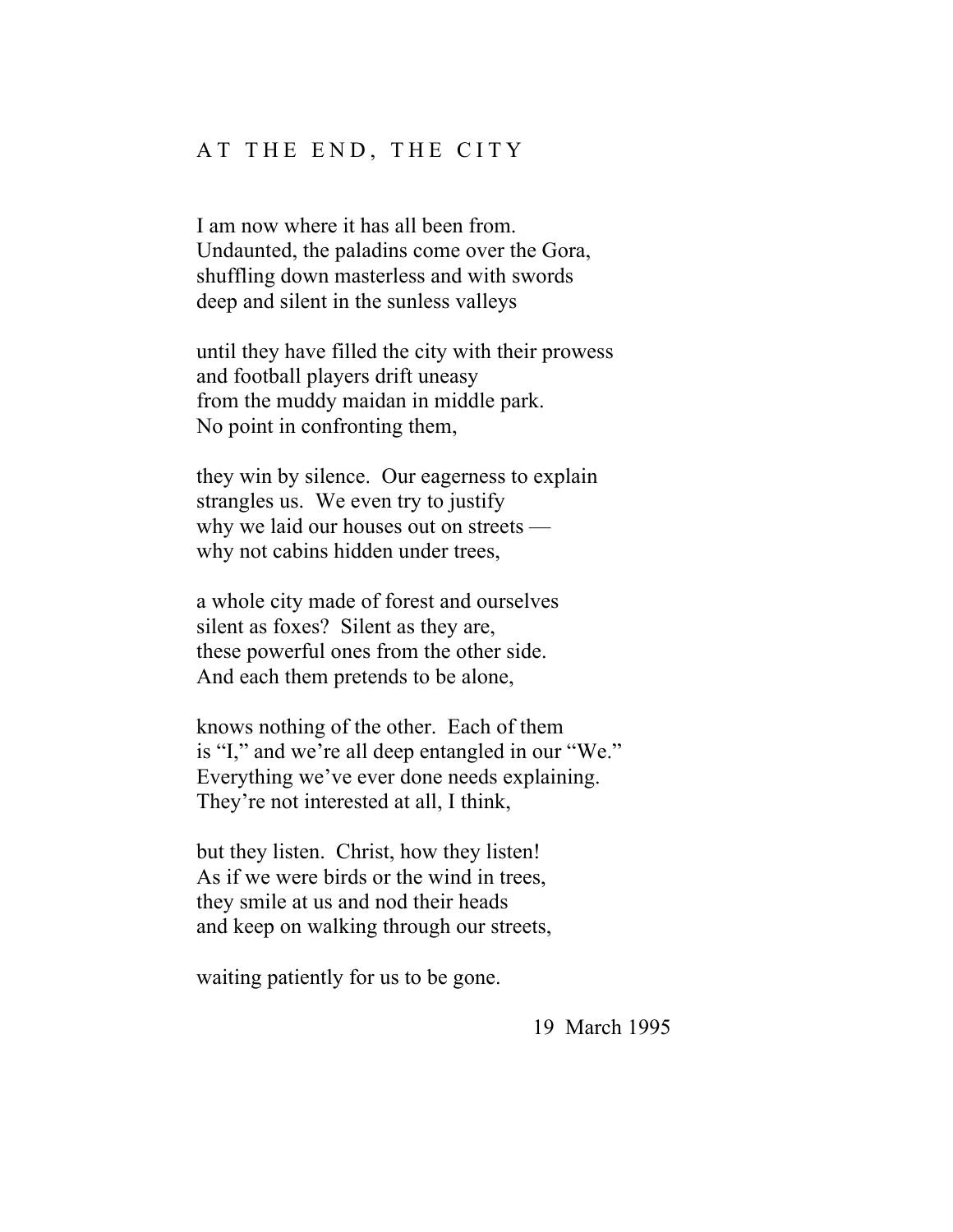We have kept so many measures near us, To be sure we know our own when it comes close— Hand, anklebone, sleek turn of throat, a dream.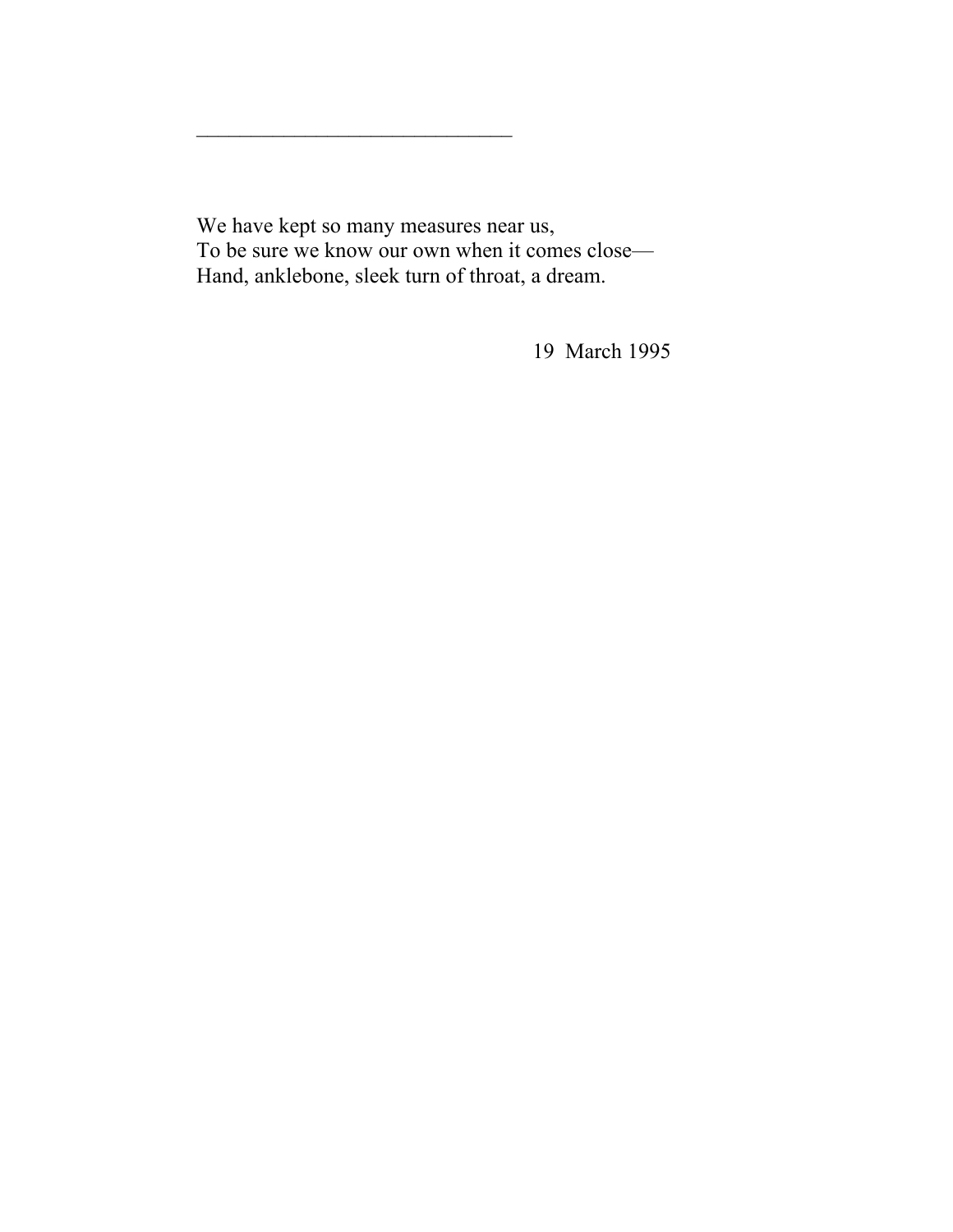# PARTY

Someone you thought was nobody turns out to be somebody. But who are you?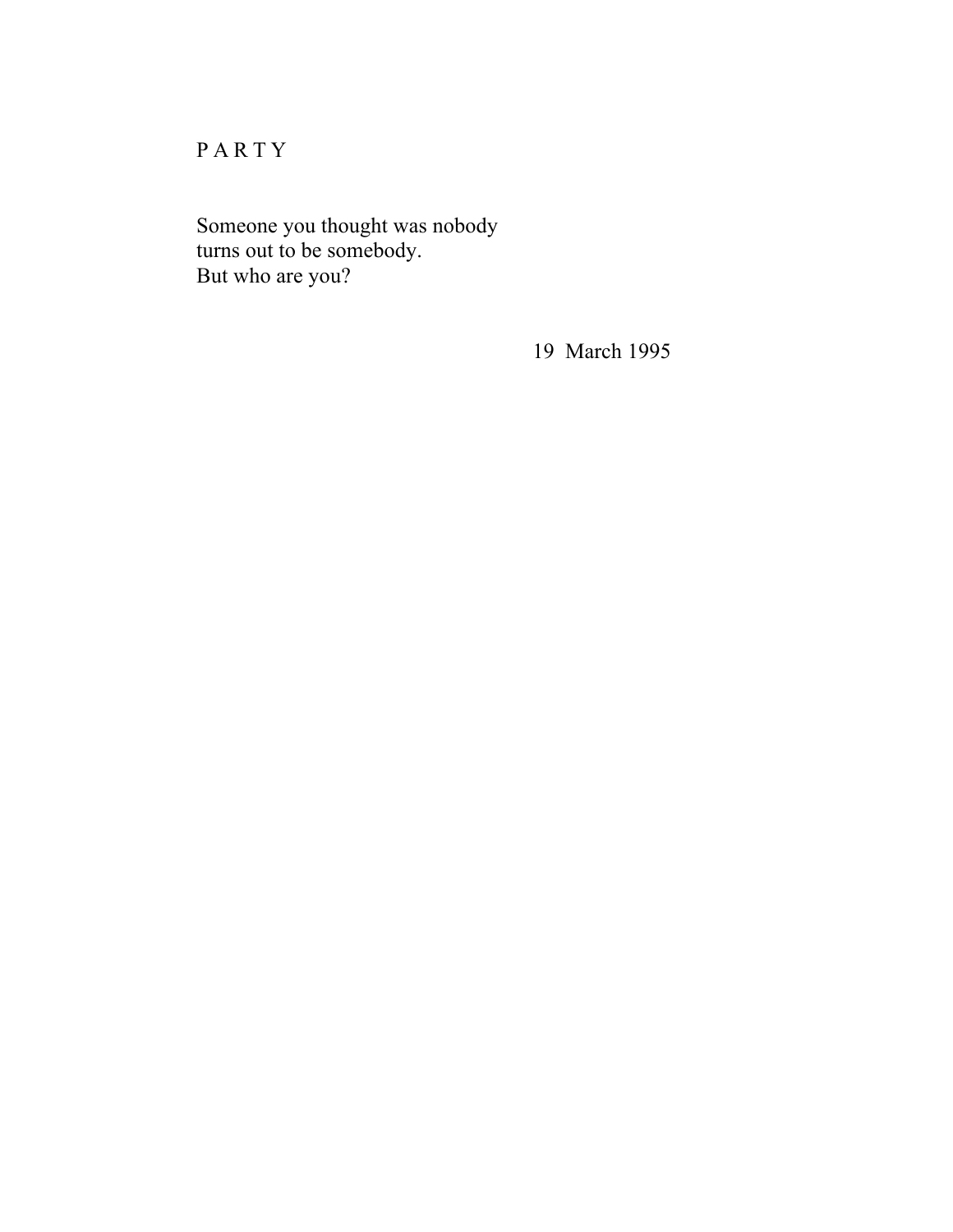It is a smallness in me to forget your birthday, though I mentioned it out loud a few times at the back of my mind — alas, we never entirely forget — I had nothing to say about you the world could overhear, the world, your amateur, lover that I am I have forgotten all your joining arts, the deft mortise and tenon work that held a spiritual meaning (I'm being honest) firm in a physical world. No wonder you're like a tune on the outskirts of the mind breezing by on its way to the sea, I set a place for you. Yesterday I found some china in the storeroom, cups and saucers green as Germinal, leaf green, the wizard's chemicals at work to make us think the world still worships us. When it's you all the time, you I let slip my mind, once loved is never loved, it must all come back again, suffer freshets of jealousy, walk among thorns, flee into Egypt, even die before the opera is done. In quietness and beauty and delight you spent your life perfecting the instruments of martyrdom. On such art lifted up the Savior dies, and love makes it seem (or is it springtime?) suddenly right and accurate and just.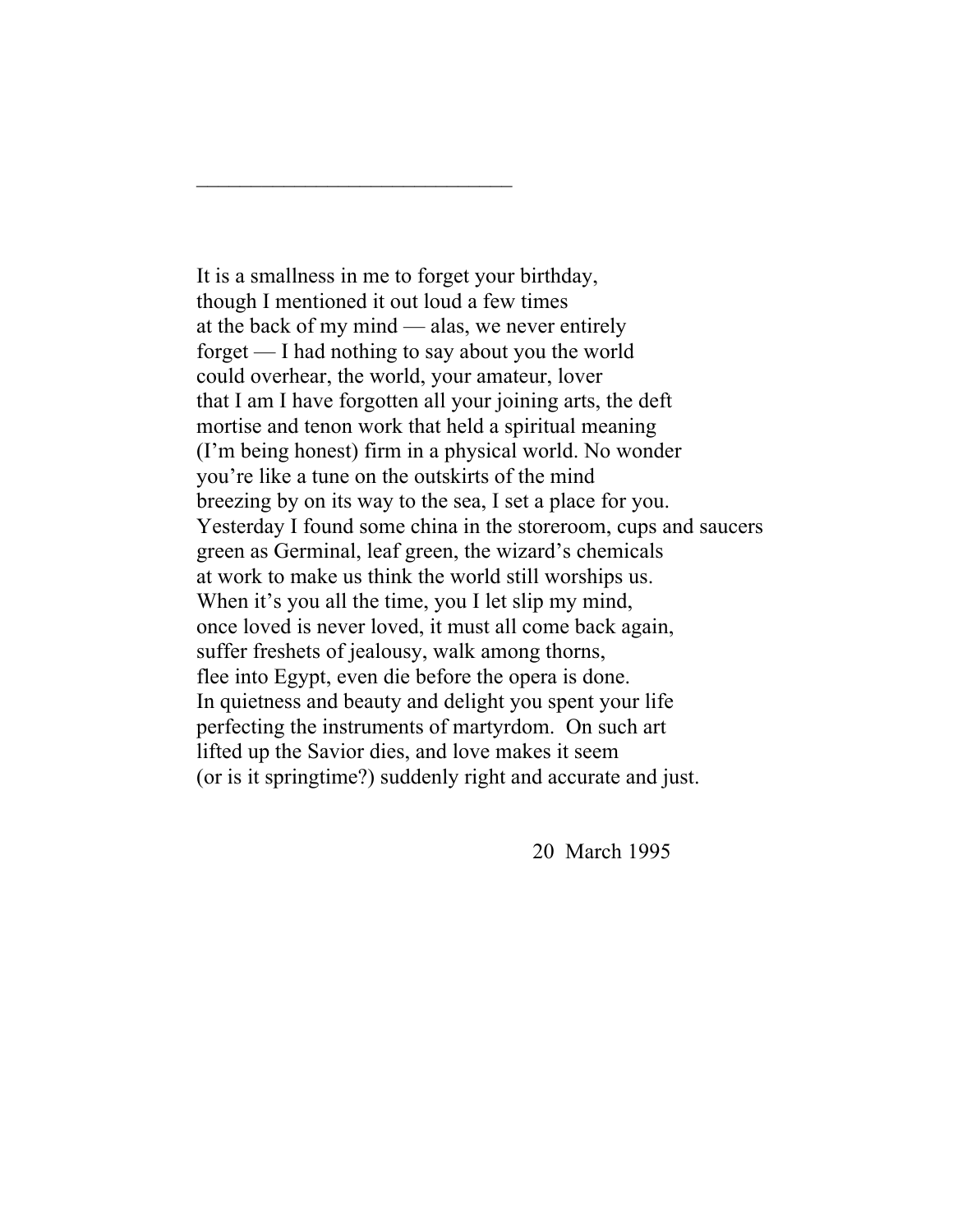# GERMINAL

As elegant as energy — be me a steersman, Lovewise — slip me through the stream of them, Place-seekers, fondling the morning, options Tingling in their reach — and I am fill of Suffered wisehead, offered sacrifices, burnt Wood smell as I step out, I am blink The cameraman and bleak the bailer And blue the bleeder and bim the snailer. All false professions delight me with their Other!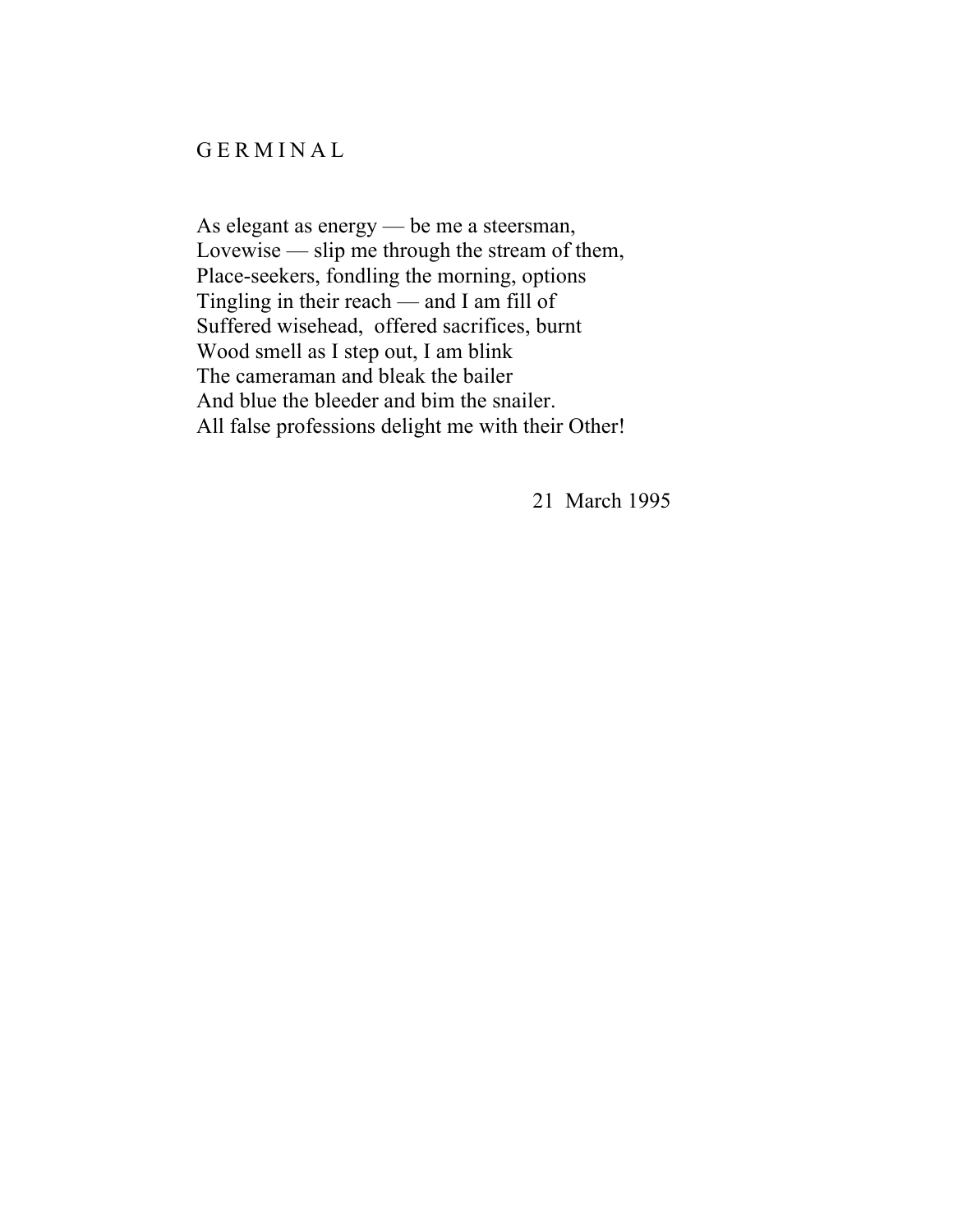There is time now. (Is there time then?) In Greek-pale summer clothes, in espadrilles they walk along a sing-song ocean.

She stands on her right foot and raises her left straight out. He stands on his left foot and raises his right straight out. Their bare feet touch, sole to sole they stand trying to be firm, it is, it is a relationship, they totter the way people do together, are they afraid to commit? Her left foot and his right foot sole to sole try to walk up each other, excelsior, lead us on, but they only keep tottering. After a while he feels only the warmth of her foot and thinks: This is her, her foot is actual, we are here or here we are, there is time now for this and for that. She feels the same. An angel hovers over them in blue, weeping— *To come together* (says the angel) *you have to come apart. Foot let foot go, walk alone alone, then take each of you one step towards the other and you'll be together.*

In time to come we'll see if so they do.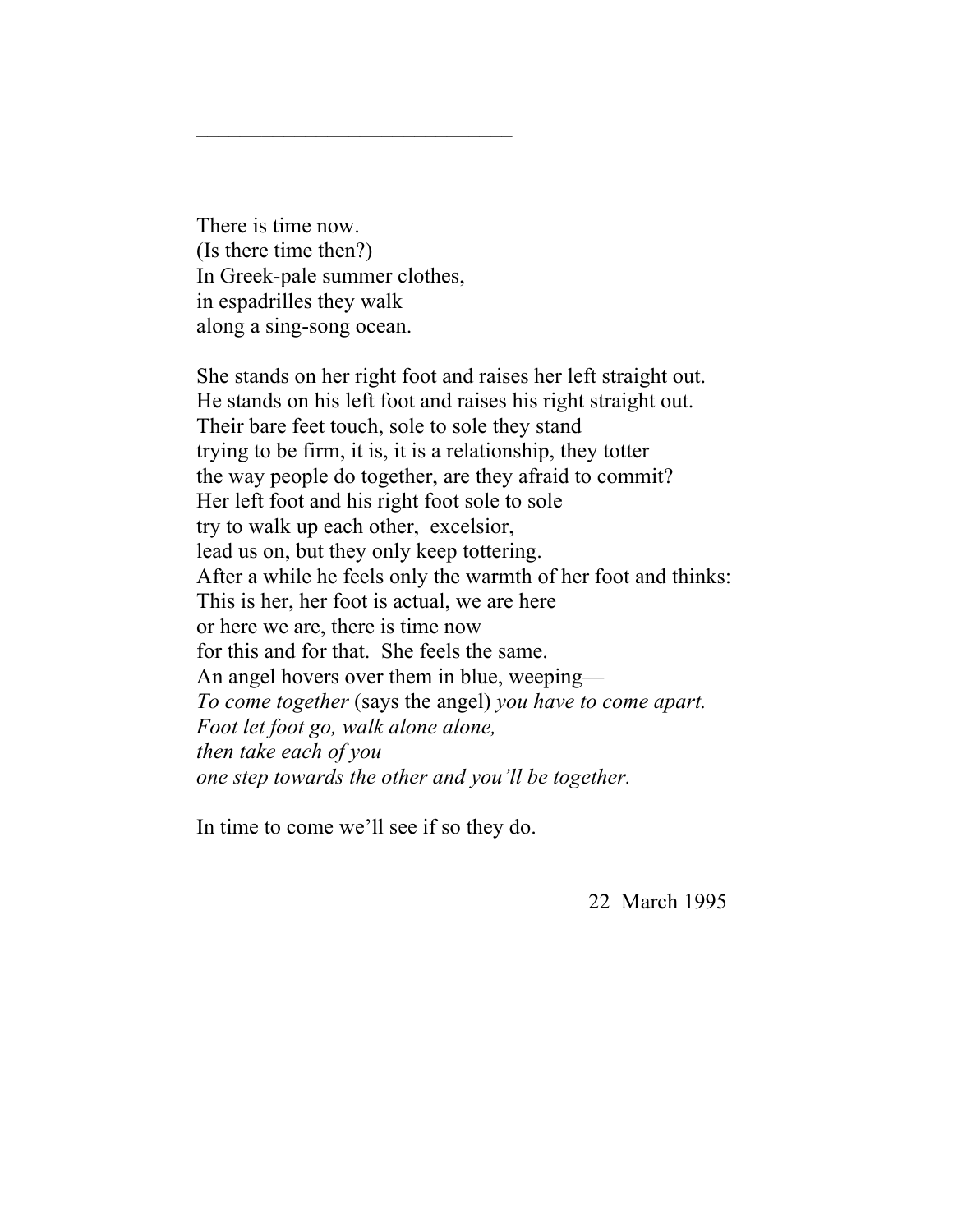# WHERE WE ARE NOW

To impose an story on the stars the way some Greeks found a bear or a huntsman, to build a house on the hill and fall in love with a neighbor woman, to find a dollar lying in the street, hear God talking in your pillow,

these are the forgeries of the senses, the stricken veldt gasping with drought and a million hoofed animals streaking across it from morning to night, the endless plain inside. In pain we have come to the dark land.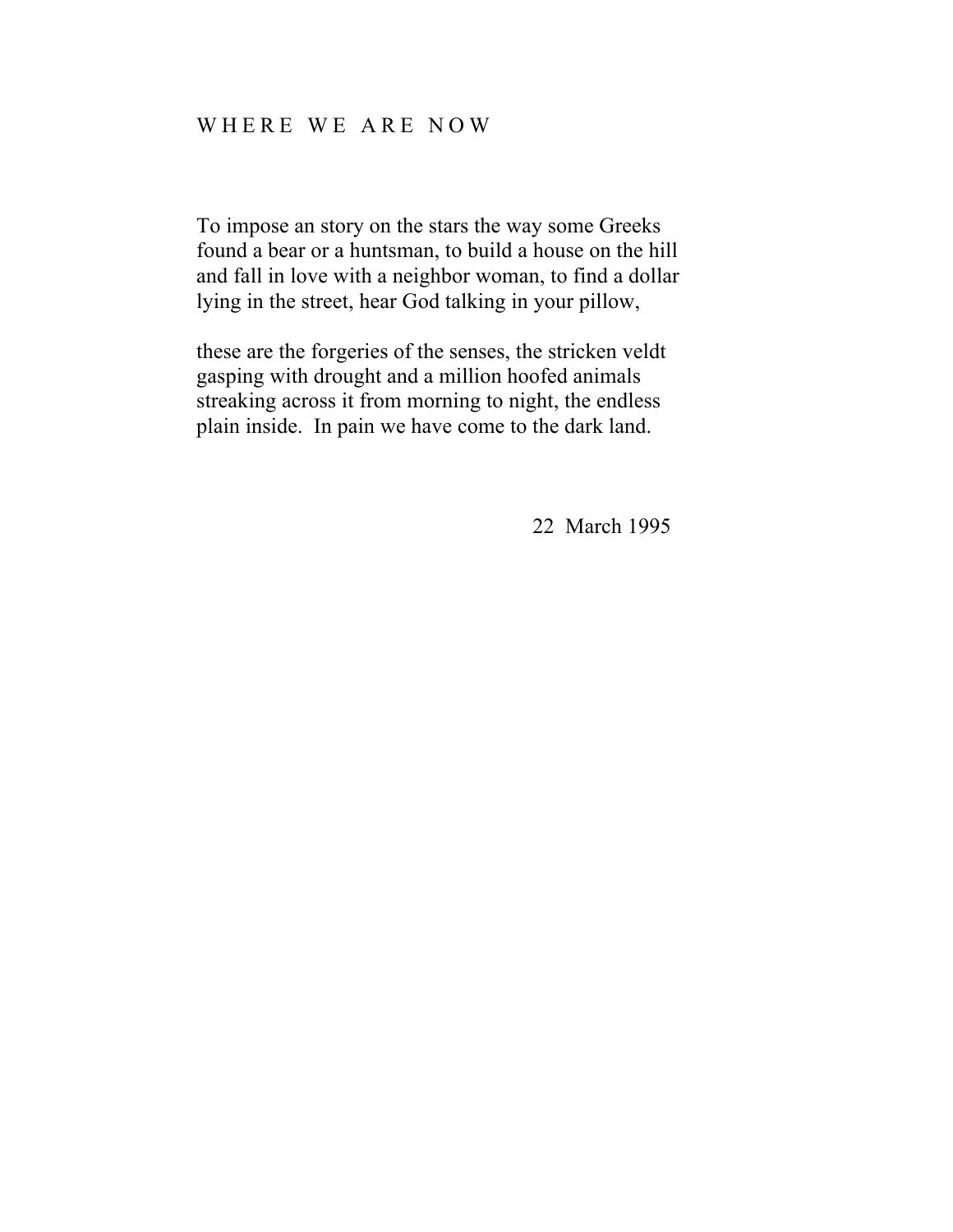## MARCH DAY

All the things we guessed stand dove-puffy strutting stumbling on the lawn and the lawn is hardly there yet, a ruddy drench with scrim of green,

Lent now and the thoughts are dead thoughts, gravel calling, tharrap on coffin lid the clods and little clutter falling,

only blackbirds understand. I smell the rose of a waning moon, the iris of a broken cloud and even I am somewhere in all this, sorting

the seeds, stones, seens, seams, sads, scars, still stale stultifying senses that tell me again and again I want I need I feel when there is no feeling

only the accurate dispersion of impressions on whatever it is I am you are that bears such notice. Whoever we are you are I am written.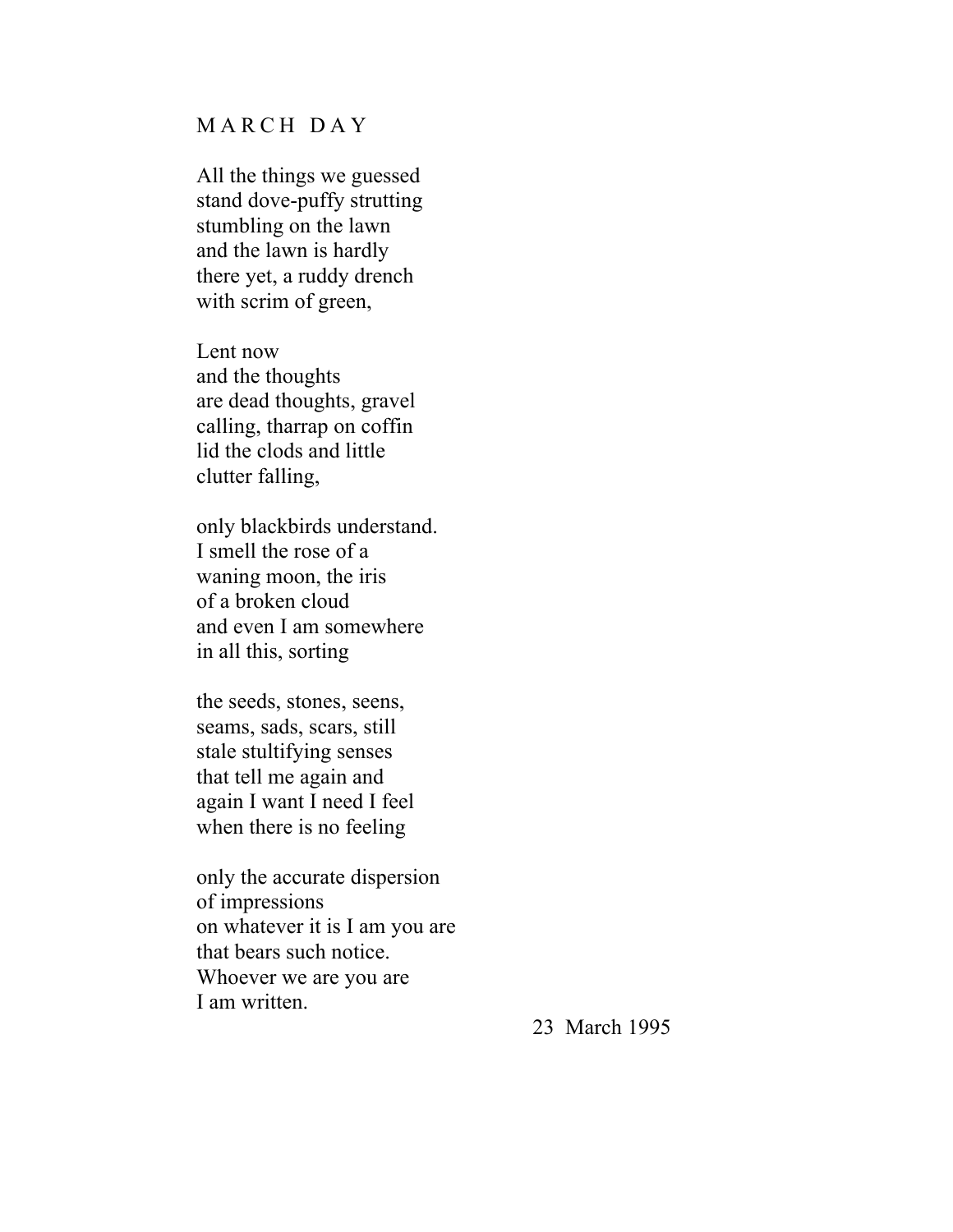#### PURITY

When you find the opening in the mountain The tiny crack turns out to be a road. You are water. Rain left you here. Or from a secret Spring you found yourself suddenly in light.

These are measures. They intrude On ordinariness and say: Not accurate Enough, your morning and your vespers, You need sleeker numbers, you need birds.

The measures have at us. Until we score Notches on the willow twig and grow to match, Until we know our size. Then a smile Happens to water. Then the mountainside

A mother flank. Then a tank of pilgrims Bathing noisily. Then a sky. If you have listened To the rain, it will work out. It will Though it may take a long time. Things do.  $\zeta$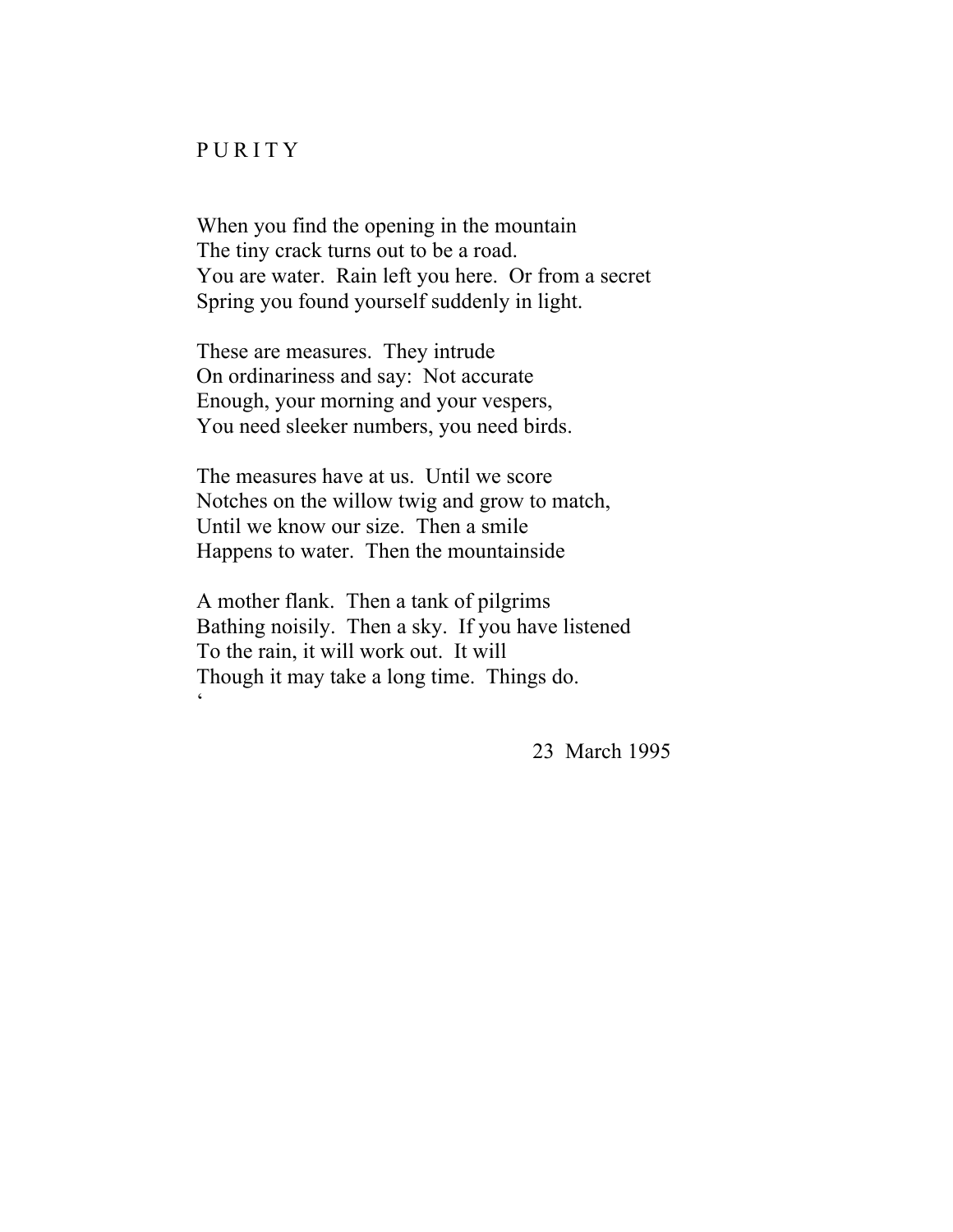### JULY 1954

A mouth on the window. All senses pry. Gastanks seen far out at sea,

signifying urban needs. *Mehr Licht*, the dying man demanded or proclaimed, what can we tell

except along the taffrail clustered we stand gazing at the land we come home to.

There is a pair of sensuous pale lips open gently but irresistibly in the sky itself.

There is no way not to listen. Not to kiss. Kissed, told, claimed, tamed, we do

and we are told.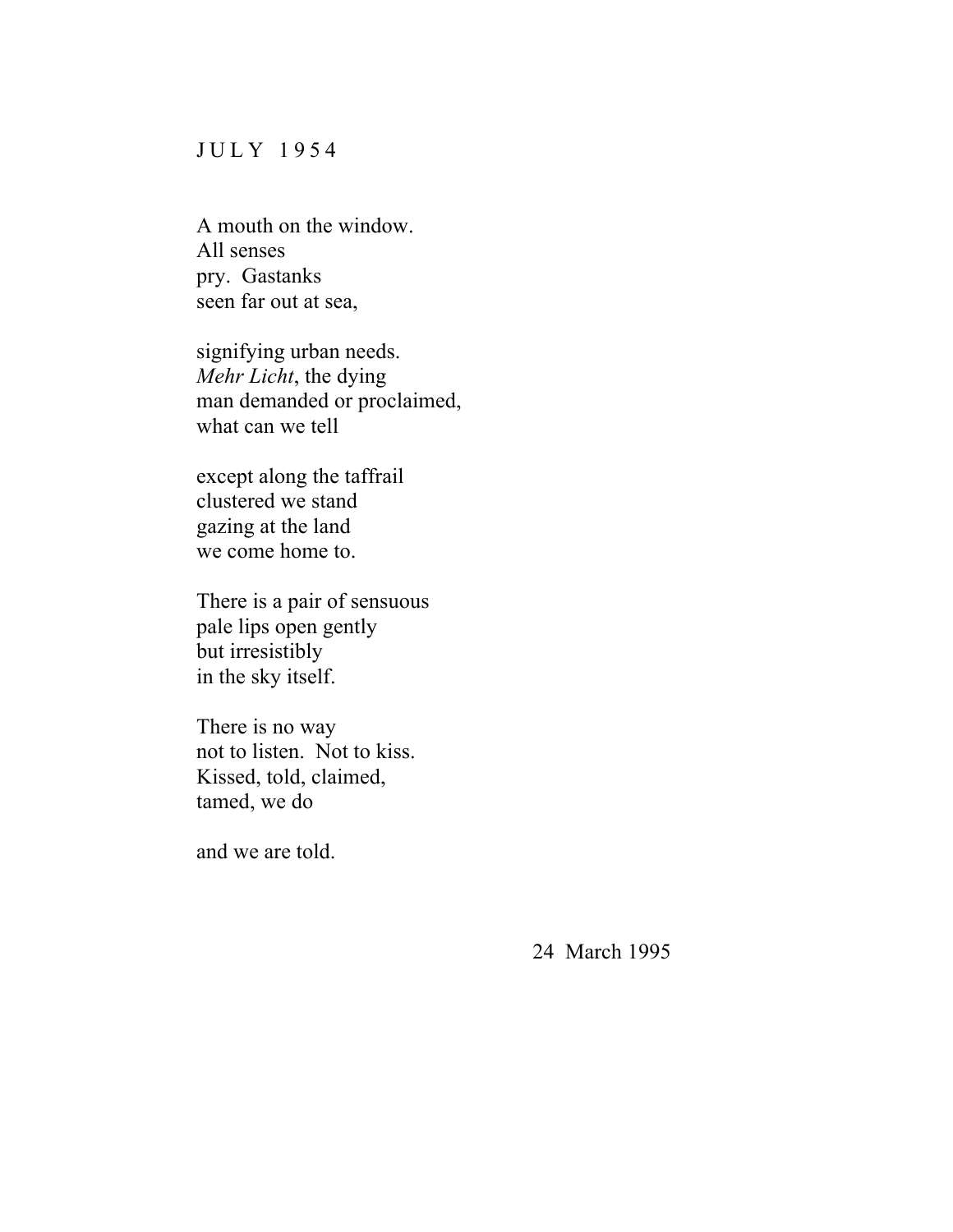### BLUE LEGACY

So high this sky of asking all I want to tell is what you'll always have, the moon the tree the afternoon

and this Gypsy standing by a sycamore looking funny, the water running, this gold fleck on my hand from where the curtains fail

and I will give you the high priest and the little mouse that eats the offerings and the concert where they sing in silver shirts but I won't give you the sea or the gull

because the Gypsy is laughing at me I won't give you the little stream, streams can dry up, Gypsies finally go to a secret place inside the woods put on their silver shirts and die

but all I want to tell you is what you'll always have, the moon whoever walks on it, the tree and here are crows to wake you in it and the afternoon when all this will be quiet

and you'll look at the sunlight on your hands and be happy with all I've given you and for a moment you will know exactly who you love and then you'll smile and forget what even the little stream remembers.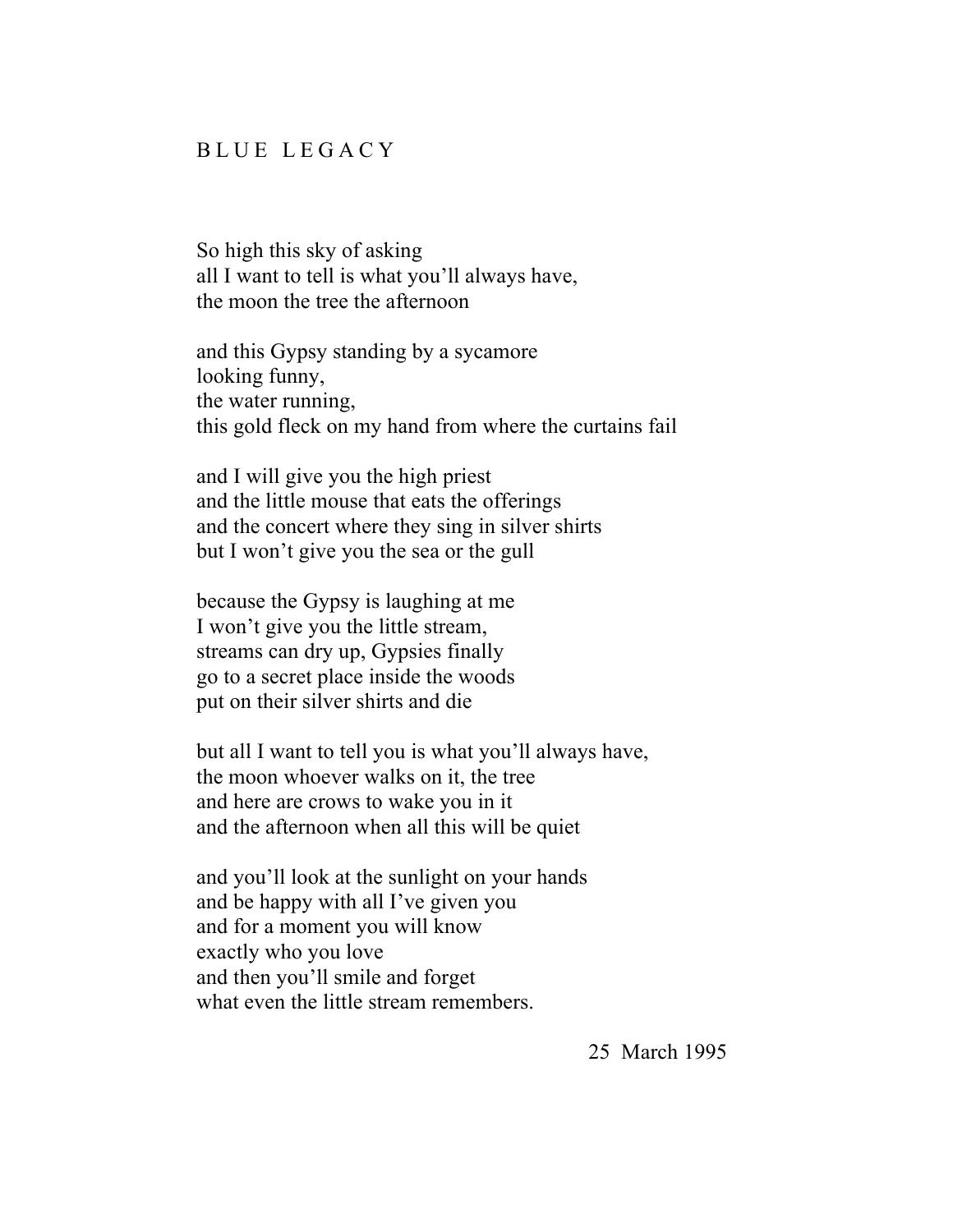# ACROSS THE STREAM

When there's a car in the woods what can I do? Imagine the midnight drunkard driving too far. The car is peaceful in the soft woodchuck brown of no green yet, the woods, what color are things before the leaves' manifesto? A metal grey thing in the woods, on a hillside, peace, peace, egg on an Easter lawn. Never find.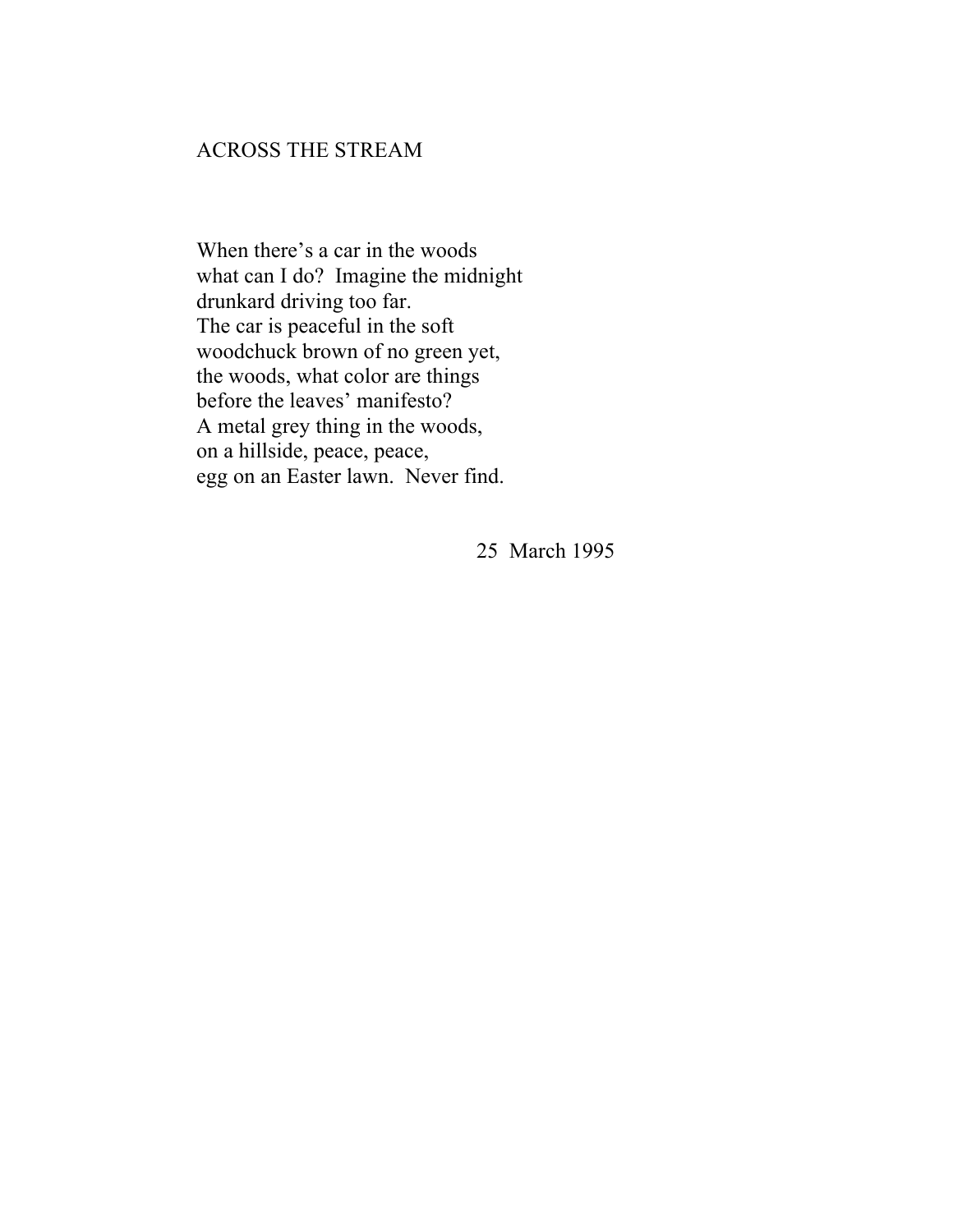Children come from their piano lessons and the sky is still blue. No number of wrong notes untunes the day despite what old Chinese used to say.

 $\overline{\phantom{a}}$  , where  $\overline{\phantom{a}}$  , where  $\overline{\phantom{a}}$  ,  $\overline{\phantom{a}}$  ,  $\overline{\phantom{a}}$  ,  $\overline{\phantom{a}}$  ,  $\overline{\phantom{a}}$  ,  $\overline{\phantom{a}}$  ,  $\overline{\phantom{a}}$  ,  $\overline{\phantom{a}}$  ,  $\overline{\phantom{a}}$  ,  $\overline{\phantom{a}}$  ,  $\overline{\phantom{a}}$  ,  $\overline{\phantom{a}}$  ,  $\overline{\phantom{a}}$  ,

Or if there is a tune that untunes the rest, this little boy and girl don't know it yet. Toccata. It will come later, when every

touch betrays us, and we hear.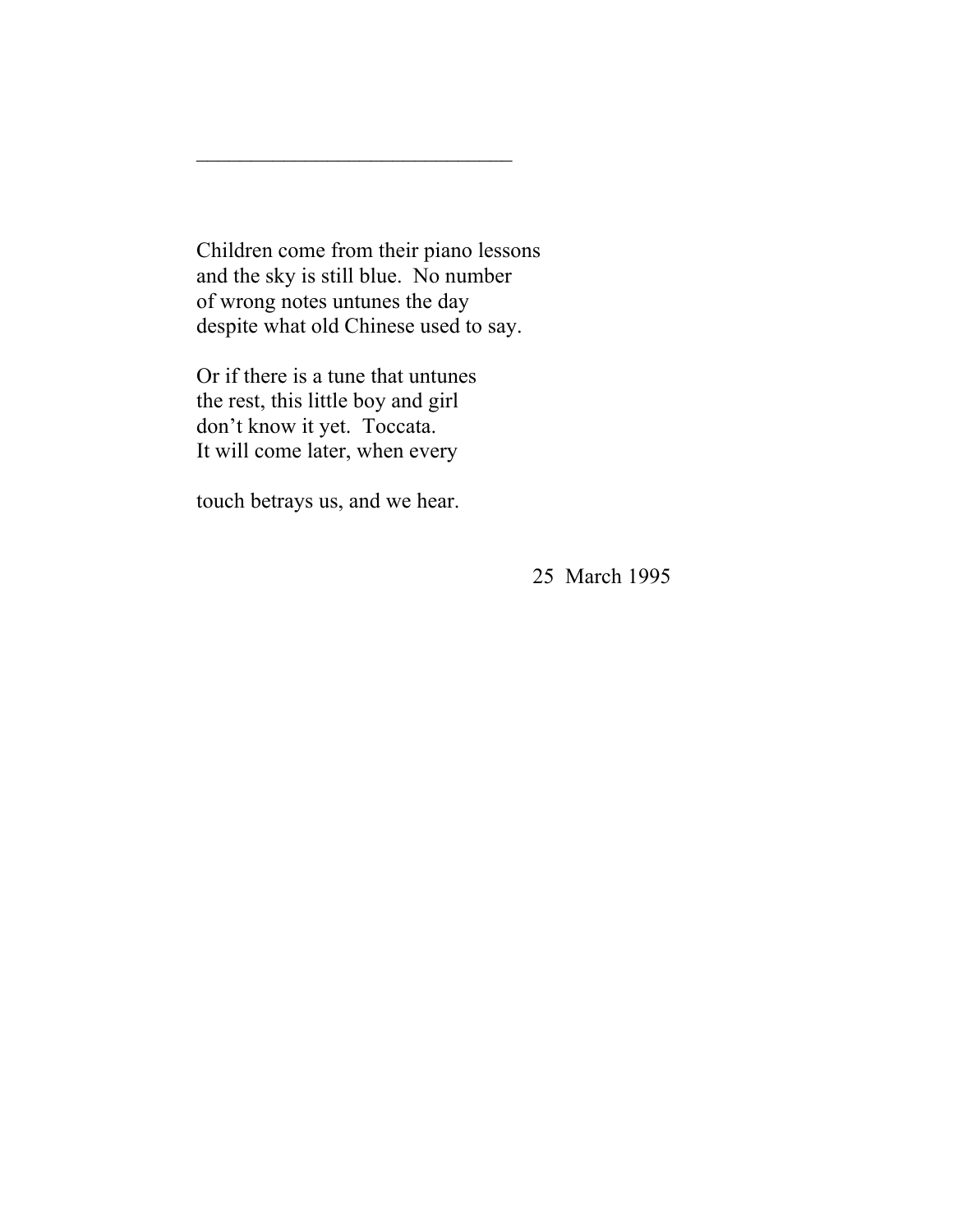# A CATALOGUE OF PROPS

We build things, carpenters, to take their pictures ("shoot them"), then take them apart, burn them, disperse. Thirty-six winds and seven seas and where is it now?

We should keep, programmers, a catalogue of every artful thing for actors to dissemble living in and cameras to behold, mumbling sensuous Magyar technicolor over the common properties of things.

We need a catalogue, lovers, of every thing that's ever been, Notre Dame and Winter Palace, sultan's harem and the car Hippolytus drove into the sea, Aston-Martin was it, burbling about Johann Sebastian Bach (rhyming it with 'dock')

while Phædra grieved along the hard corniches.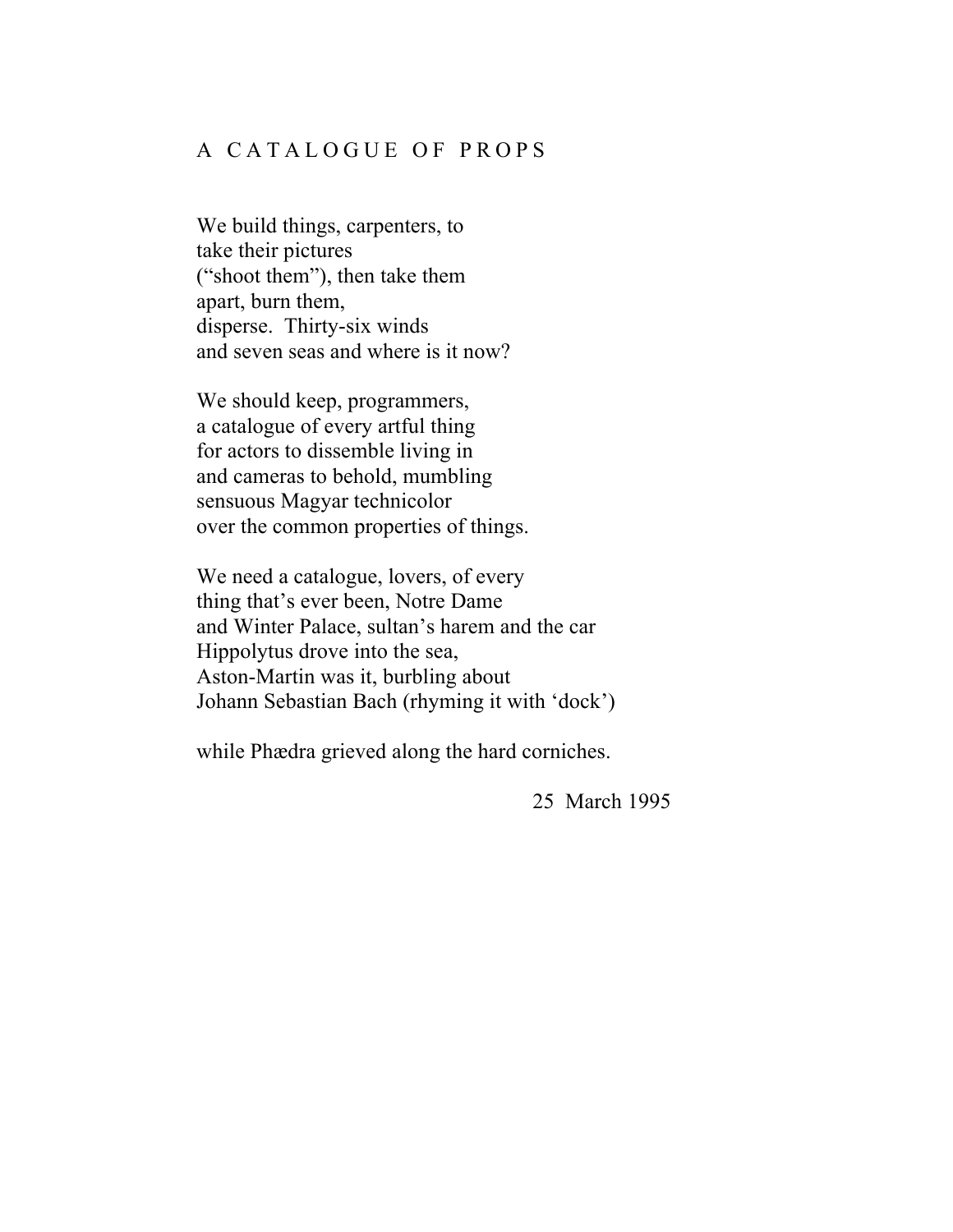### BOY WITH NOTHING TO DECLARE

Silence comes by inclination wild

to put something inside something else — call that Something said and not be shy any more in front of the house when the people step by "passing the time of day" they hope with me

and I am mute as a cormorant with the low wind, at night, at sea, my brain full of salt

and what do they want of me? Can't they see I am young and quiet and sitting on an adirondack chair with a glass on the arm and a book on my knee? Can't they see the chair?

I am seventeen and don't want to talk not to anyone until it is her until it is she and I keep finding her name in all the Greek grammars and the old poems I get no closer to her than slippery declensions.

Or look at the weave of my shirt, my chesty hairs, my map of Greece, my enthusiasm for unread poets, for dying outside of battle, for windows, hedges, closets, watercourses, salt marshes, debates carried on in foreign languages, doesn't matter who wins, they're all wrong, only language is right, and it's too holy to use for anything but talking to her and she's not here, here in all the bread and water of daily life,

I said a chair and I mean a chair. Uncounted, cars and city buses pass.